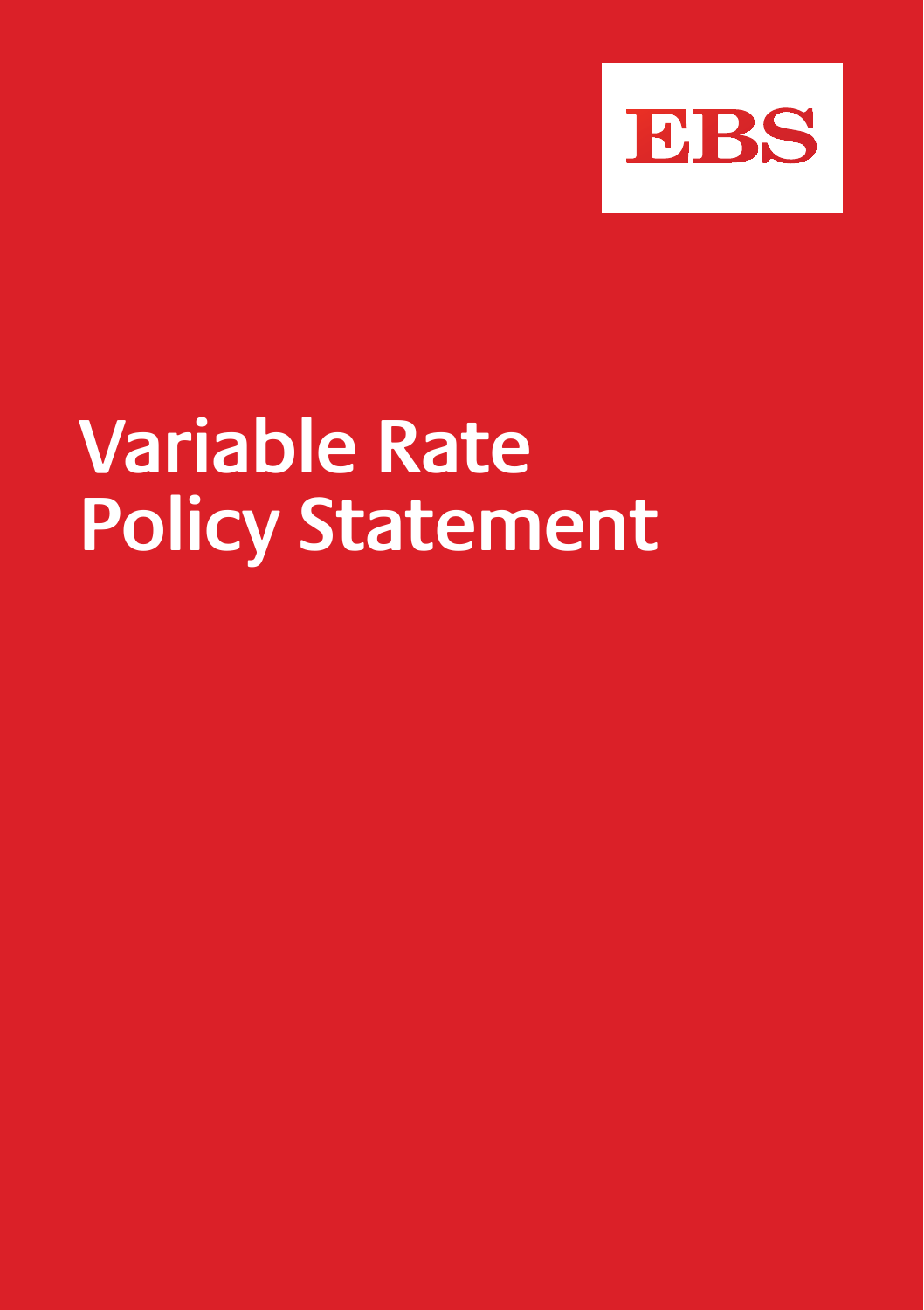**Warning**: We may change the interest rate on this loan. This means the cost of your monthly repayments may increase or decrease.

This statement details the factors we consider when setting our variable interest rates for mortgage loans.

## **What do we consider when setting our variable interest rates?**

There are a number of factors we consider when we set or change our variable interest rates and these currently include:-

- **Cost of funds**; we obtain funds from multiple sources, for example; customer deposits, wholesale markets (e.g. from other banks) and bonds (i.e. loaned funds from investors), which all come with terms attached.
- **Capital requirement**; we are required to maintain a minimum level of capital to support our lending activity.
- **Loan Default risk**; we estimate potential losses on our mortgage loans due to the nonpayment by borrowers.
- **Mortgage Operational costs**; these costs relate to the general day to day running of the business including staff, administration, and infrastructure costs.
- **Expected returns**; this is the expected revenue and income generated in line with our financial plan.
- **Market competition**; this relates to external factors such as, activity in the market as a result of new entrants, competitor movements and changing customer preferences.

Variations in any of these factors listed above could result in changes to our mortgage variable interest rates. This list may change over time due to reasons both within and outside of our control. If this happens, we will tell you about the change as soon as possible and publish an updated variable rate policy statement on our website.

# **How do we make decisions when setting variable interest rates?**

We monitor our mortgage variable interest rates on an ongoing basis. Our Assets and Liabilities Committee assess variable rate change proposals and consider factors outlined above in the process. The Committee meets monthly or as required and will recommend any mortgage variable rate changes for final approval at Group Board level.

# **Why do we have different variable interest rates?**

We have different types of mortgage interest rate options depending on whether the loan is an owner occupier mortgage or a buy-to-let mortgage. Consideration is also given to the cost of providing each particular mortgage loan type and the risk associated with the product.

For owner occupier mortgage types, a further consideration can be the percentage of the loan to the value of the property, i.e. Loan to Value (LTV).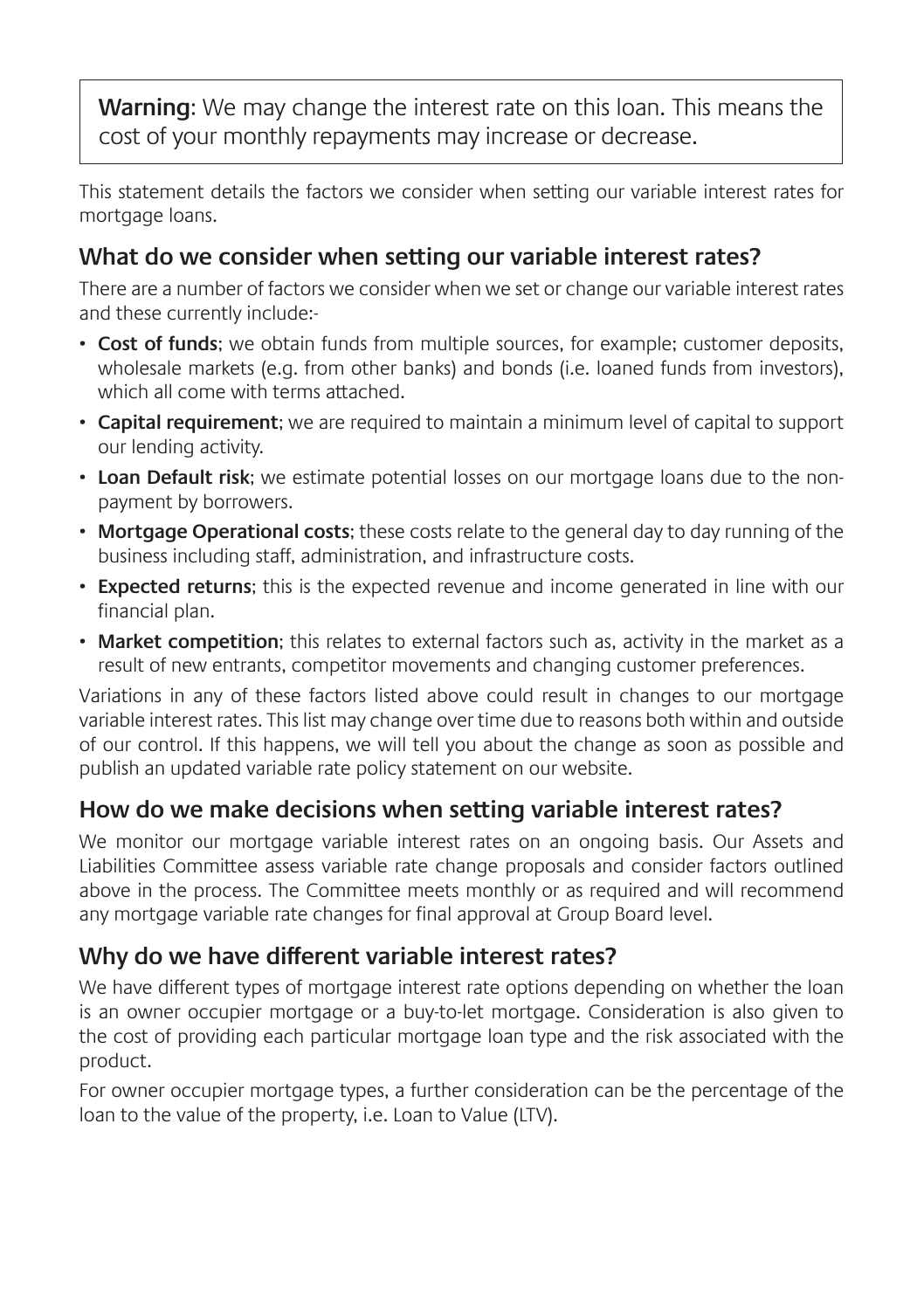# **Mortgage Variable Rate Options**

| Mortgage Type  | <b>Description</b>                                                                                                                            | <b>Variable Interest Rates</b><br>Available                                 |
|----------------|-----------------------------------------------------------------------------------------------------------------------------------------------|-----------------------------------------------------------------------------|
| Owner Occupier | An owner occupier mortgage<br>enables you to purchase or to<br>secure your borrowing against<br>a residential property in which<br>to reside. | • Loan to Value (LTV) variable<br>interest rate<br>• Standard Variable Rate |

#### **• Loan to Value (LTV) variable interest rates:**

LTV interest rates are available to new owner occupier mortgage customers. Where EBS offers LTV interest rates, they are based on LTV interest rate bands. LTV interest rate bands are ranges of LTVs set by EBS, for example, between more than 50% (>50%) and less than or equal to  $80\%$  ( $\leq 80\%$ ). The LTV variable interest rate available to you depends on your loan to value. Your loan to value is the percentage representing the difference between the amount of your loan outstanding and the value of your property. For example, if you have a mortgage loan amount of €80,000 outstanding on a property valued at €100,000, your loan to value would be 80%. This rate is not available to owner occupier customers at the drawdown of a new top up loan.

#### **• Standard Variable Interest Rate (SVR)**

This interest rate is available to existing owner occupier mortgage customers and is known as 'SVR'. Customers who availed of this rate at loan drawdown remain on this rate for the duration of the loan term, unless they request to switch to a fixed interest rate or to a LTV variable interest rate. The SVR is the default variable rate for customers who leave or come to the end of a fixed rate and is the applicable variable rate for customers at the drawdown of a new top up loan.

| Mortgage Type    | <b>Description</b>                                                                                                               | <b>Variable Interest Rates</b><br>Available |
|------------------|----------------------------------------------------------------------------------------------------------------------------------|---------------------------------------------|
| Buy to Let (BTL) | A Buy to Let mortgage<br>enables you to purchase or to<br>secure your borrowing against<br>a residential investment<br>property. | • BTL Standard Variable Rate                |

The BTL standard variable rate is only available to existing mortgage customers. This is because we do not currently offer new business BTL mortgage loans. This rate is different to the owner occupier SVR mentioned above, as it takes into account the type of facility that is being offered and the profile of the investment opportunity that is being entered into by the customer. Customers who availed of this rate at loan drawdown remain on it for the duration of the loan term, unless they request to switch to a BTL fixed interest rate or change the classification of the property type to a home loan which may result in alternative rate options being available.